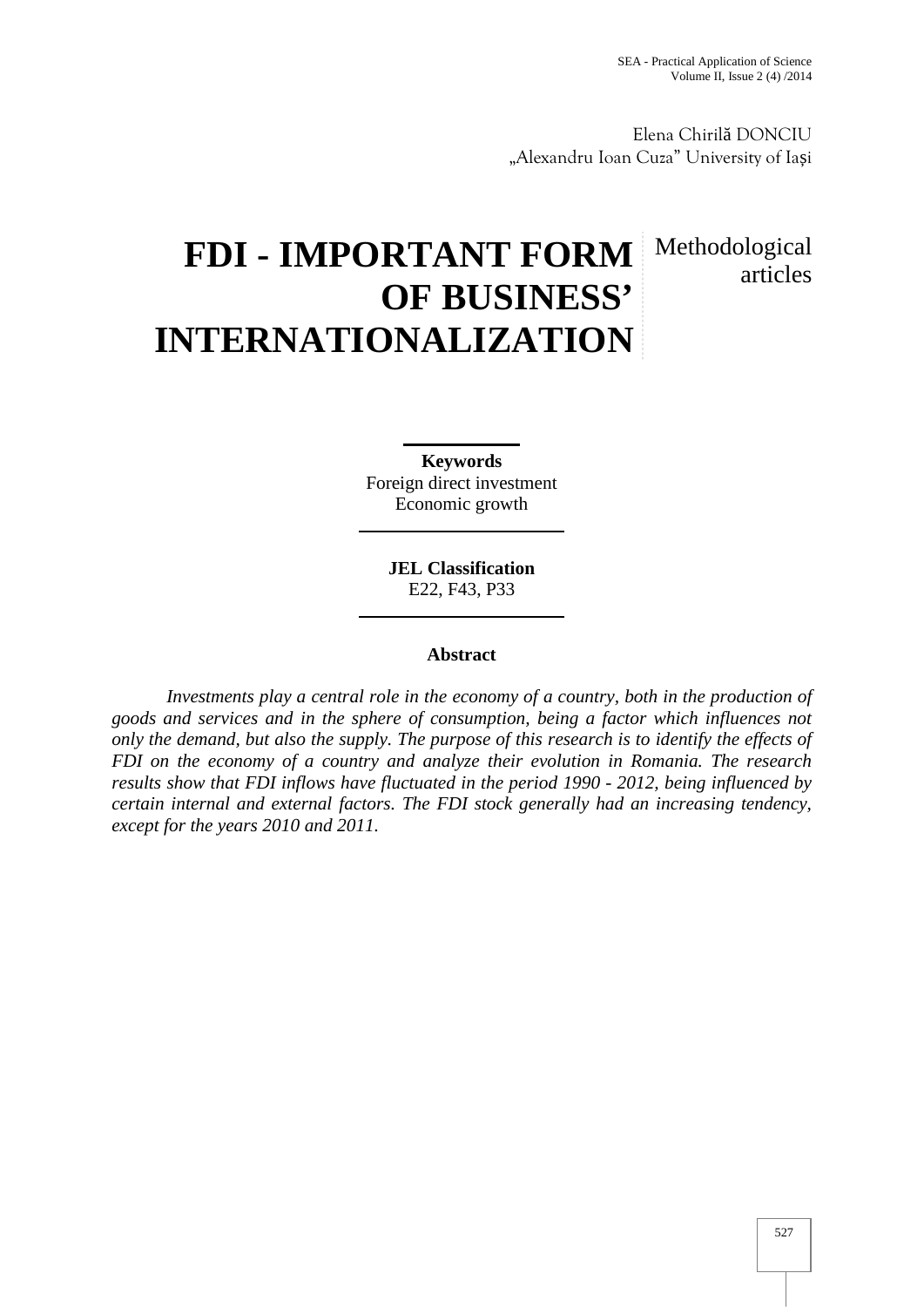#### **INTRODUCTION**

According to the OECD, for a transaction to be considered a foreign direct investment, it is necessary for the resident economy (direct investor) to invest money in order to establish a long-term interest in the company (the company receiving the direct investment), which is a resident in a different economy. The interest on long-term requires a long-term relationship between the direct investor and the company to benefit from the direct investment, but also from a considerable level of influence from the direct investor in the company's management (OECD, 2008). It is known that, for an investor to have control they must have more than 50% of the votes and a considerable influence in the company if they have between 10% and 50% of the vote (IMF, 2007).

Foreign direct investment (FDI) can be defined as those investments involving a long-term relationship reflecting a lasting interest and control of a resident entity in one economy (natural or legal). Attached FDI investment flows consist of:

- paid-up capital for the purchase of shares in a foreign economic entity;
- reinvested profits derived from activities abroad;
- loans in the company (particularly those provided by the parent company, subsidiary).

According to some authors, FDI can be seen as a transfer of an " industrial package including capital, technologies, methods of industrial organization, managerial expertise, marketing knowledge etc., that allows the investor to exercise the right of control over the investment" (Negri oiu, 1996).

In general it can be accepted that any placing of funds in the economic, social, cultural, administrative, military field, etc. can ensure regeneration or growth in assets, labor coverage of activities or promotion of the organizations' objectives or businesses is an investment (Zaiț, 2008.).

All definitions have in common the control exercised by the investor over the assets in which the investment was made. There is some freedom in the definition of control, generally considering the FDI as a participation of the foreign ownership exceeding 10 to 25%. Even if the criteria for defining differ between countries, this limit does not affect the essence of the phenomenon. The key difference from an investment portfolio (where the investor receives only dividends, without any right to control management or enterprise where they invested) is given in the case of foreign direct investment by the direct participation in company management and control of its business (Negri oiu, 1996).

#### **FDI - IMPORTANT FORM OF BUSINESS INTERNATIONALIZATION**

FDI is a feature of multinational companies and can not be regarded as just a transfer of capital, because the activity on a foreign market requires not only capital flows but also technology transfer, experience and "know-how". According to international regulations, FDI is a border investment made by a resident entity in one state (direct investor) to another entity in another state (other than that of the investor) in order to obtain a long-term engagement (direct investment). It is believed that the participation is a long-term one if the direct investor owns more than 10% of the company's capital in which they invested or of the voting rights.

A direct investment is a registered company or a branch in which the resident investor owns more than 10% of the voting rights or the capital subscribed and paid.

Direct investment consists of capital being paid both in cash and in kind, the part of the company reserves being due to the foreign investor; reinvested earnings and net credit namely loans from direct investment from the foreign direct investor, less loans direct investment foreign direct investor or its other affiliates.

FDI produce important driving effects in the economy of the host country (infusion of new technologies, jobs), but also in the balance of payments, through export promotion. Thereby, it circulated the idea of an opposition relationship between exports and FDI as a means of penetrating a market, the latest being ways to bypass customs barriers used primarily by transnational corporations. Moreover, investments require the existence of guarantees of a favorable environment, given the long-term relationship implied. Many developing countries combine high commercial protection with incentives for investment, due to the boost of exports effect that international affiliates bring.

Most studies note, however, rather a complementary trend than a substitution one between exports and FDI. Pfaffermayer highlights in a study on Austrian exports and investment, the fact that an increase in FDI is accompanied by an even stronger enhancement of the exports, but an export growth is followed only by a very weak amplification of FDI (Pfaffermayer, 2000).

The ways to develop a business beyond the country of origin are diverse and have evolved over time, from the traditional to the most sophisticated ones, which ensure the economic operator of the influence or the control over the operations.

The main ways in which an economic operator performs an international investment is the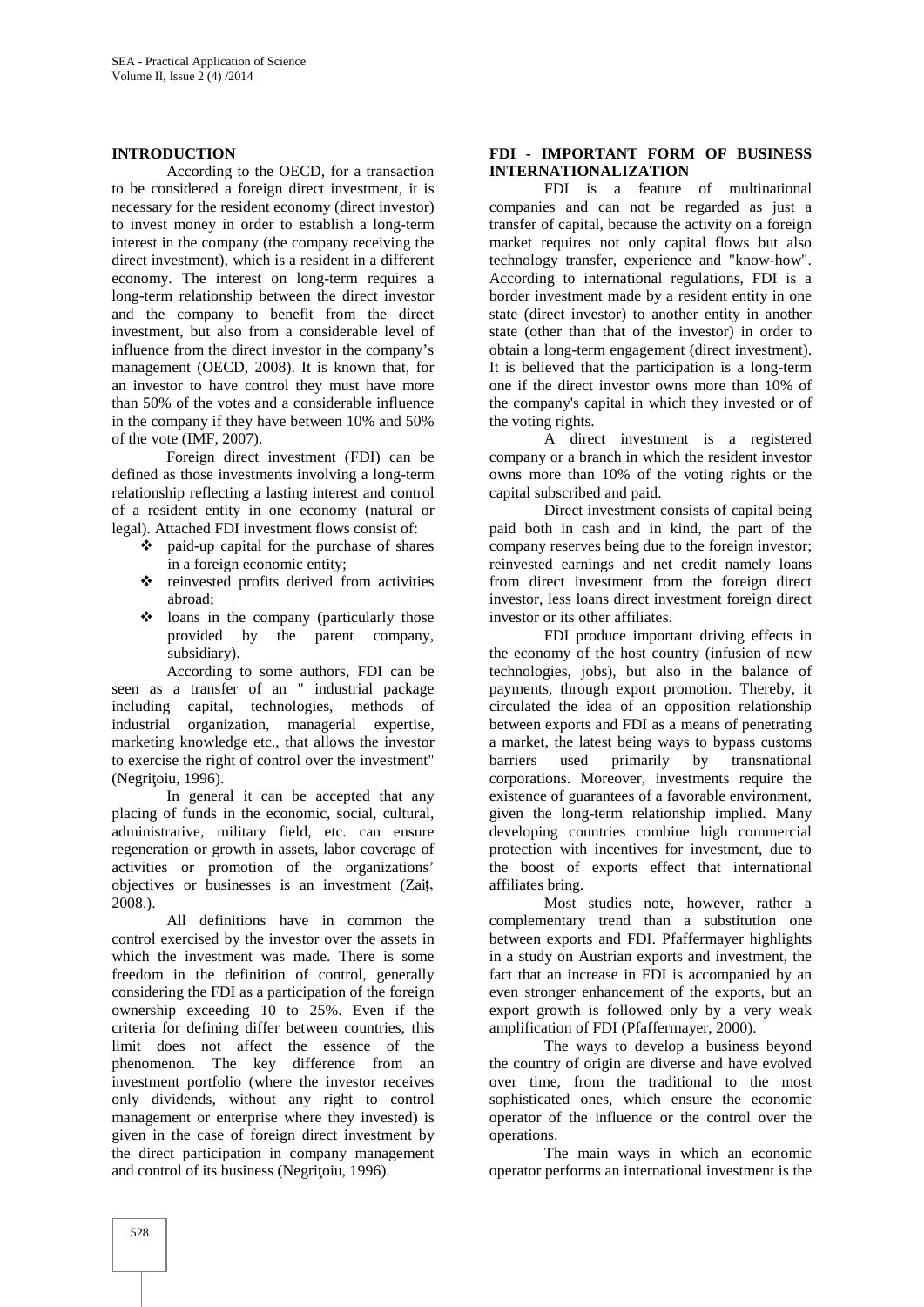purchase of shares and bonds in a foreign market or issued by a corporation from another country, building on the "empty space" of a new company, opening another branch in another country, the granting of an economic financial loan to an economic operator from another country or to a foreign trader operating on the entity issuing market, the takeover or acquisition of a foreign company or merge with a foreign company and equity investment in the joint venture formation.

According to other authors, market entry methods can be classified in terms of international marketing in three categories as follows: export operations, cooperation (collaborative arrangements) and foreign direct investment. Joint ventures include all forms of medium and longterm association between companies based in different countries. They represent a means by which a firm conducts business in a foreign market without the need to build its own production capacity, to merge with a foreign company or to

acquire it.<br>Joint ventures can occur as only input option on an attractive market with high potential but for which export is not a viable solution because of high transport costs or tariff and nontariff barriers. Also, due to restrictive regulations of, acquiring existing companies or creating their own branches would not be acceptable. In addition, the investment in a joint venture is much lower than in the case of the development of their subsidiaries or purchase of a local firm. This situation is not exceptional as long as in many developing countries there are strict regulations on the participation of their experts in international business management as well as national regulations on the content of the production. But even the most protectionist governments adopt a more elegant attitude regarding a mixed society compared to imports or foreign subsidiaries. This reduces the risk of non-repatriated profits or even blocking the activity or expropriation.

Joint ventures have existed since before World War I, but their importance has grown especially since the 50s, representing in 1985 45% of American firms FDI in developing countries, being the most used method to entry the South Eastern Asian market at the time.

Without disputing the popularity of this form of direct investment, it should however be noted that joint ventures record a high rate of failure, finding that less than 50% of them survive for a long term.

A much faster market entry than the joint venture can be achieved through mergers and acquisitions, when the company that initiates the process takes a functional and professional business – a crucial advantage when entering a highly concentrated market, where demand slackens or grows very slowly. Basically, the investor buys a

potential competitor in the market, taking advantage if compared to a greenfield investment opportunity. If the business is in the same area, the investor will benefit from economies of scale by reducing fixed cost unit, mainly in the case of standardized products.

Despite a nonlinear evolution in time of the value of mergers and acquisitions, it can be said that these are the main form of international affairs which is reflected in the ISD.

If we were to define mergers and acquisitions, theoretically we can make a difference between them: the acquisition is the purchase of shares in a sufficient amount to maintain control (Kogul& Singh, 2001) and the fusion is the union of two or several organizations under a single ownership, via direct acquisition by one of the organization's assets or others' liabilities (Business. The Ultimate Resource, 2002).

In practice, only friendly or aggressive character makes the difference between a merger and an acquisition (I an, 2004). Dealing with mergers and acquisitions four types can be identified: horizontal mergers and acquisitions, vertical, circular and conglomerate (Business. The Ultimate Resource, 2002).

Transactions between companies in the same industry have as a result horizontal mergers and acquisitions.

Vertical mergers and acquisitions take place between companies from different industries, but with the motivation to ensure the ease of raw materials or control the distribution and sales.

Circular mergers and acquisitions target different industries' companies but with similar distribution channels.

Conglomerate mergers and acquisitions are based on the need to minimize the risks of production, of the interest's exchange rate and it is made between firms in different industries, without similar characteristics, with the declared aim of profit maximization.

Mergers and acquisitions are an effective way to entry the market, the acquisition of a competitor having a beneficial effect by reducing competitive pressure, thus paving an accelerated development of the company. The company that initiates the process will start on the new market from an existing development stage, with a functional business, experienced in the market, with a distribution network and well established

suppliers.<br>Numerous advantages of mergers and acquisitions (in terms of available resources, economies of scale etc.) are offset by a significant number of disadvantages. The difficulty integrating the acquired business structure in the "mother" company in the light of the large differences in the level of organizational culture is the first major obstacle. Formal mechanisms of coordination "do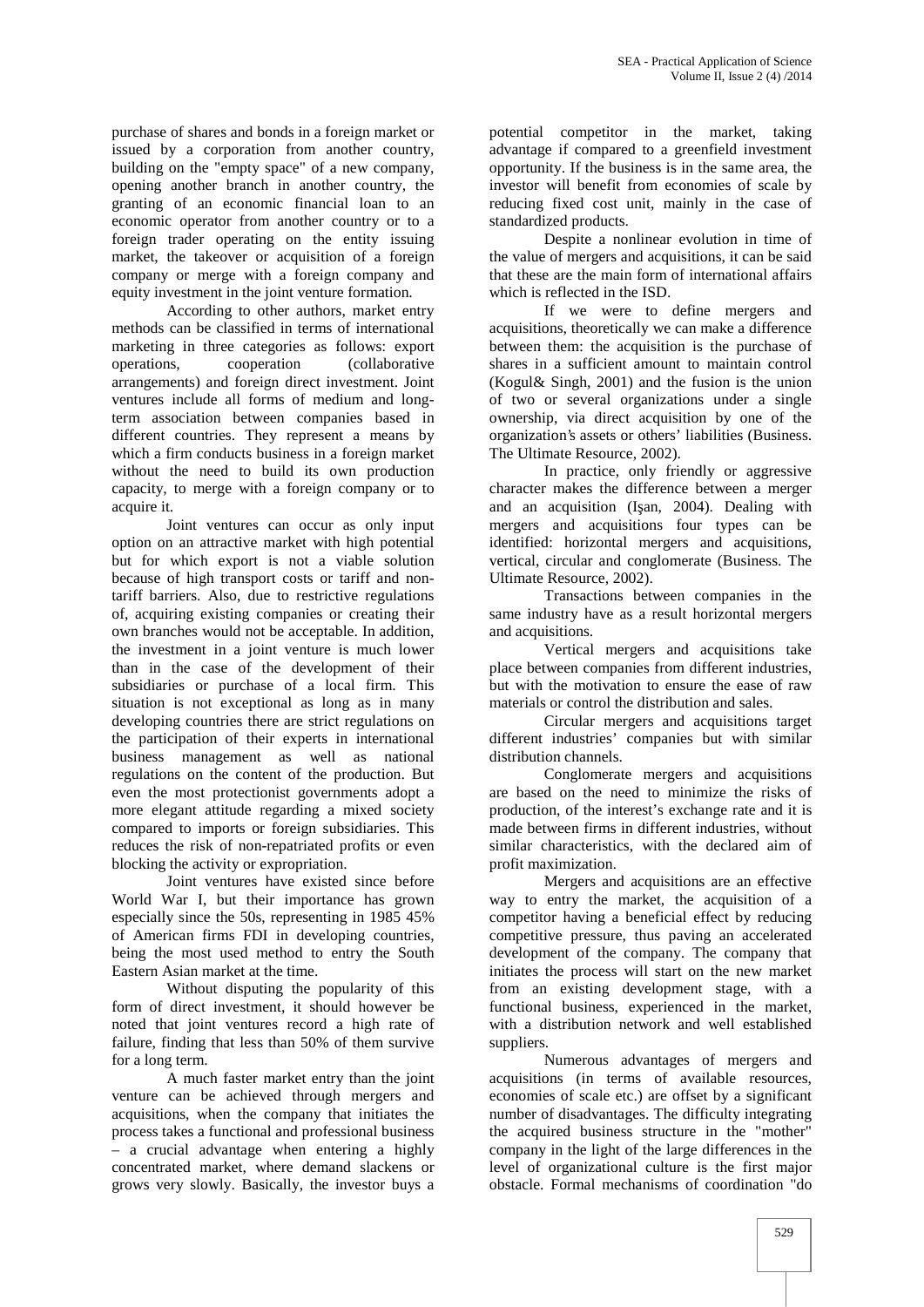not always work because they tend to become bureaucratic and not necessarily bring problems that arise from different orientations of the subunits of business" (Hill, 2000).

The difference between organizational cultures is also dictated by cultural differences, in which case firms use collaborative methods to entry on the market, particularly joint venture.

Direct investments in new targets (greenfield investment) imply a substantial capital allocation on behalf of the investor, but also involve a transfer of human resources, technology and know-how. The transfer of the company's resources and skills in a foreign country is achieved without the risk of losing management control.

In a market with strong competition, the presence of a new company, which creates additional pressure, is more justified when used as a business platform with adjacent markets. The construction of a new capacity on such a market is costly and can also support the company's medium term "parent" to cover financial losses.

Arrangements for international investments give rise to a **typology**. After the established foreign investment report between issuer and receiver, there are two major categories of international investment: direct and portfolio. The investment is considered "direct" if it involves the transfer by the issuing agent control and decision on the receptor's activity and a portfolio when it does not involve the establishment of such a report.

UNCTAD differentiate FDI concerning the portfolio by three dimensions: ownership, risk sharing and reward form (UNCTAD, 2012, 2013). Thus, FDI is an internalized investment flow within the same transnational corporations, which include capital assets and tangible assets. The investor retains control of the subsidiary that he created and extracts benefits from the investment made, which increase the overall picture of the transnational group by increasing sales, reducing production costs and increasing productive efficiency of the group. Also, the foreign investor assumes the risk of his business operations. On the other hand, foreign portfolio investment represents the purchase of financial assets - shares and bonds issued by a company or by a governmental entity in a foreign country that requires the existence of capital markets, whether national or international. From the point of view of the receptor country, the portfolio investment does not result in loss of control over companies issuing financial assets, it represents a purely financial transaction. The main reasons of portfolio investors lay in seeking gain and reducing the risk through international diversification.

Besides differences, between FDI and portfolio there are a series of complementarities. Firstly, FDI are realized by transnational

corporations and have a clear destination, or to a company, or to a sector of the local economy. This means that local economies can't decide the destination of these investments. Foreign portfolio investments, on the other hand, can be addressed both to local companies and transnational subsidiaries in a host country, with no specific sector destinations and are therefore interchangeable.

NBR defines **foreign direct investment** as "a long-term investment relationship between a resident entity and a non-resident entity; it usually implies that the investor exerts a significant influence on the management of the company in which he invested."(BNR & National Institute of Statistics, 2009)

### **FOREIGN DIRECT INVESTMENT IN ROMANIA DURING 1990-2012**

The evolution of FDI flows is a natural consequence of the development of the Romanian economy. The transition start was much more difficult for Romania than for other former communist countries in Europe. The poor motivation to work and the stop of the Western technological flow as a result of the foreign debt's early repayment have deteriorated population's living standards and made Romania an underdeveloped state.

This subchapter aims to analyze FDI inflows as well as FDI inflows stock in the Romanian economy.

Until 1990, FDI inflows were almost non existent in Romania. In the context of a restrictive legislation during the communist regime, FDI had levels below \$ 1 million (Table No. 1).

During 1990 - 1993, the FDI inflows in Romania were growing, but still with a very low level, under \$ 100 million per year. Note that, in 1992, FDI inflows doubled in comparison with the previous year, while in 1990 they were very small. This increased flow of foreign direct investment in 1992 can be explained by the fact that privatization was initiated, the orientation towards the market economy and other measures of evolution of the Romanian economy were decided.

In 1994, FDI inflows continued to grow. Their level reached 341 million dollars, an increase of 262% over the previous year. FDI stock in 1994 was \$ 821 million. The level was high, given the fact that we talk about a stock accumulated in just four years, in 1990 being well below \$ 1 million.

FDI inflows also increased in 1995, reaching \$ 419 million level. In 1996, FDI inflows declined slightly to 37.23%. However the stock of foreign direct investment increased in 1996 compared to 1995, reaching a value of \$ 1097.2 million (Table No. 1).

In 1993 the privatization process in Romania actually began.By the end of 1996 this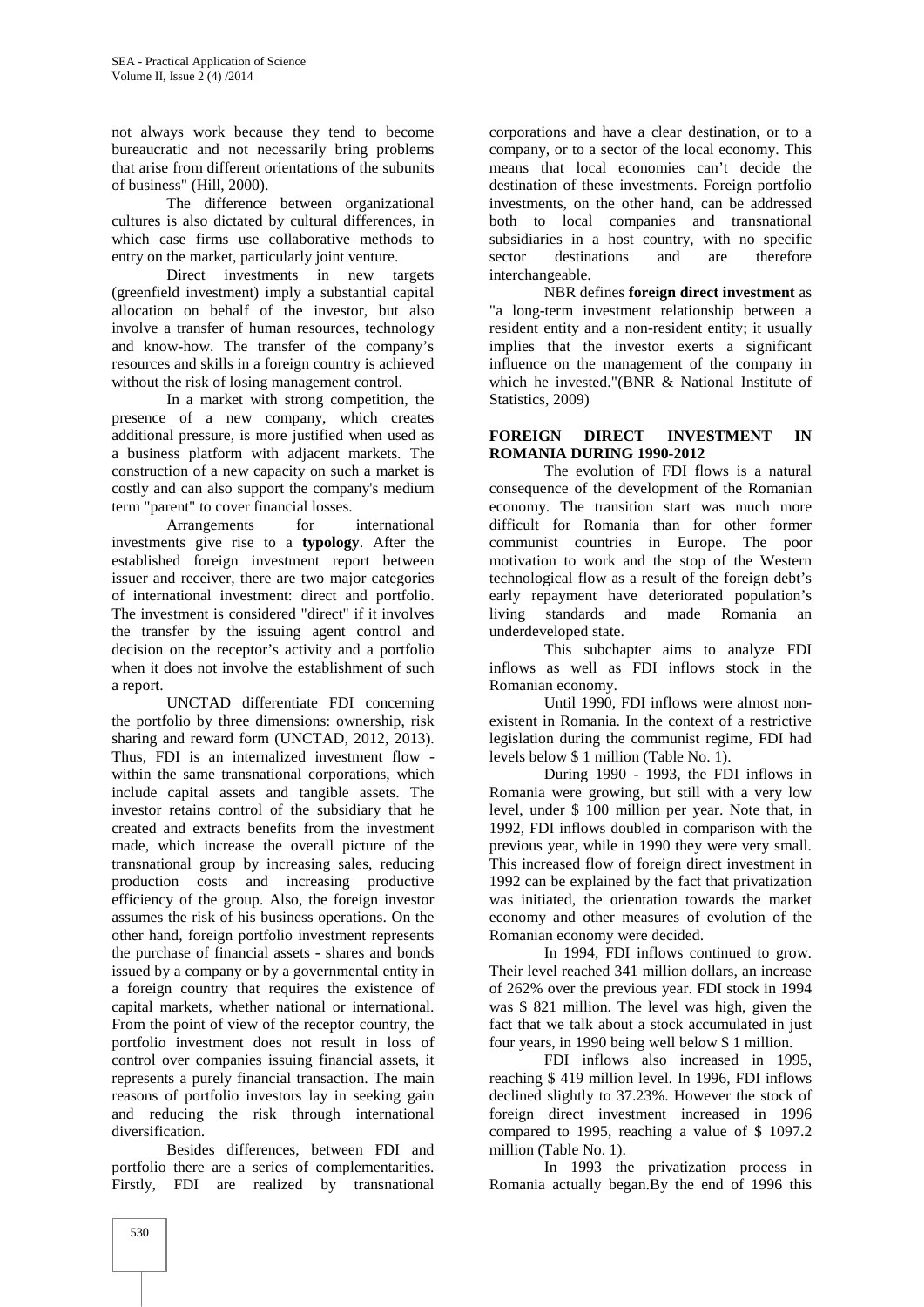process underwent approximately 2,700 companies, of which 710 were medium and large companies (Table No.2). As a result of this process, at the end of 1996, the private sector was participating with 54.9% at the growth of the domestic product, compared to 26.4% at the end of 1992.

The 361.98% increase in FDI inflows in 1997 compared to 1996 is largely due to privatizations, respectively of"Romcim", taken up by "The Timken Company" and "Otelinox" taken up by "Samsung Deutschland". The value of these four privatizations was 347 million euros. The biggest privatization this year was "Romcim", taken by the French company "Lafarge" for \$ 213.7 million dollars. The stock of FDI in 1997 reached a value of 2,416.64 million dollars, an increase of 120.25% over 1996 (Table No.2).

In 1998, FDI inflows have continued to increase, with 67.16% over the previous year. In 1998, "Romtelecom" was privatized, being taken up by "Oterom" for the amount of \$ 375,400,000. If the price criterion is taken into account, "Romtelecom's" privatization was the largest privatization in Romania. In the same year "Petrotel" was privatized, being taken up by "Lukoil Europe" which took on the contract investment of 200 million. Thus, FDI stock reached in 1998 \$ 4,527.25 million, almost double compared to the year 1997.

During 1999 - 2000, FDI inflows declined slightly, probably due to the global slowdown and the Yugoslav conflict in Kosovo. Although FDI inflows declined in these years, the stock of foreign direct investment increased to \$ 6,953,000, in 2000. Among the significant privatizations of this period we can mention "Dacia" taken by "Renault" and" Rompetrol Rafinare" which was taken up by "The Rompetrol Group" for 62.8 million euros. In the privatization contract, "The Rompetrol Group" assumed \$ 825 million investment.

In 2000, reforms were implemented regarding cuts in public spending, accelerating privatization and improving the tax system, creating satisfactory prerequisites for FDI.

Since 2001, Romania has started negotiations on accession to the European Union, the privatization process has been continued and as such, the credibility of the business environment in Romania has increased significantly. These reforms have increased the attractiveness of the national economy for foreign investors. FDI inflows began to rise slightly, as well as stocks of foreign direct investment. In 2001 "Sidex Gala i" company was privatized by the English company "Mittal Steel".

In 2002 there was a slight contraction of FDI inflows due to the unfriendly global context, but in 2003 the upward trend was restored. In 2002, the stock of FDI in Romania decreased with \$ 492.82 million compared to 2001 (Table No.3).

In 2004, in Romania there was a significant increase in the volume of foreign direct investment, which reached a high level for the period 1990-2004, of \$ 6,443,000. This high level of FDI inflows is explained by the registration in December 2004 of "Petrom" privatization, taken up by "OMV", one of the largest privatizations in

In 2004, Romania ranked second after Poland in Central and Eastern European region in terms of FDI inflows. The new greenfield investments in 2004 include: "Lek / Pharmatech" (the pharmaceutical industry), "Schweighofer Holzindustrie" (wood processing industry), "Medisystem Hospital" (private hospital), "Saint - Gobain" (industry glass).

In 2004, FDI inflows increased by 249% from 2003. FDI stock reached the level of \$ 20,486,000 in 2004, an increase of 67.88% compared to 2003.

The period 2005 - 2006 was marked by economic development, with infrastructure investment, an environment favorable for investments. In 2005 tax reforms have been introduced, progressive taxation was removed and it was introduced the flat tax of 16%. Also, among the changes of the Tax Code in 2005 ranges the removal of restrictions on the deduction of marketing expenses, reforming the deduction of interest expense, income and expenses registration regime for contracts with payment in installments.

In 2005, Romania attracted almost half of the foreign direct investment in South - Eastern Europe, mainly due to the privatization of the energy sector. Also in 2005 the privatization of the largest commercial banks in Romania, Romanian Commercial Bank was completed , which is mirrored in 2006 statistics, when the payments were actually made. The stock of foreign direct investment has thus continued to increase in 2005, reaching \$ 25,816.44.

The improvement of the business environment and the effects of the flat tax registration led to a record volume of foreign investment. In 2006, in our country there has been a 75.77% increase in FDI inflows as compared to 2005, reaching the value of \$ 11,393.43.

This is largely due to the privatization of the Romanian Commercial Bank, taken over by the Austrian bank Erste Bank for EUR 2.2 million. Therefore, the stock of foreign direct investment inflows in 2006 reached a value of \$ 45,452.07, increasing by \$ 19.635.63 compared to 2005 (Table No.3).

In 2007 there was an increase in FDI flows worldwide. Foreign direct investments in Romania this year showed a slight decrease of \$ 1,468.43 million compared to 2006. Subtracting from the FDI inflows of 2006 the privatization of the Romanian Commercial Bank, namely the sum of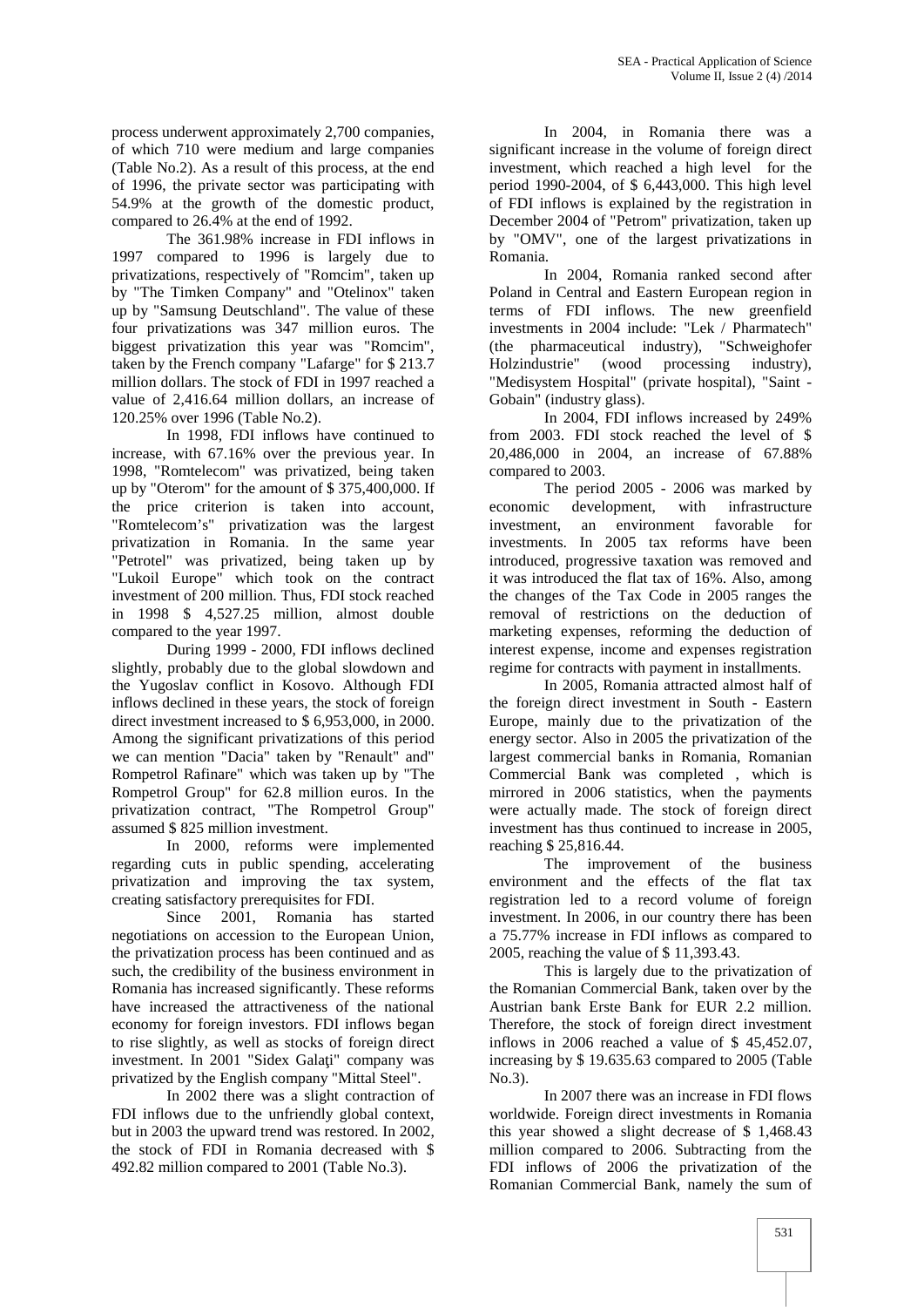EUR 2.2 billion, then 2007 definitely meant an increase in terms of FDI flows. This marked the fourth consecutive year of growth of the inflows of foreign direct investment in Romania.

Among the privatizations of 2007 it should be mentioned "Automobile Craiova" taken over by "Ford" for 57 million euros, "Famos Suceava" taken by the Italian company "Top Genko" and "Electroputere" taken by the Arabic company "Al- Arrab Contracting Company Limited". FDI stock recorded a further increase by 38.52% over the previous year, reaching the level of \$ 62.961.250.

In the years 2007 - 2008, Romania has passed another milestone in economic terms because in January  $1<sup>st</sup>$ , 2007, it became a member of the European Union. With this membership, Romania began to align to European standards because of its membership in the European Union.

As it can be seen in Table No.4, in 2008 the highest amount of FDI inflows was registered, which reached the level of \$ 13,883,000. In the context in which, at global level, investment flows declined in 2008 by 21%, in Romania they increased by 39.88% compared to 2007.

The FDI stock increased by only 7.86% in 2008 compared to 2007. This increase of 7.86% of the stock of FDI in 2008 shows us a very important aspect, namely: on the one hand, the volume of new foreign investment decreases, and on the other hand the existing one is being reduced due to the effects of the economic and financial crisis.

Since 2009, the global financial and economic crisis has also affected FDI inflows in Romania, respectively there was registered a decrease of 65.09% compared to 2008. FDI stock continued to rise in 2009, reaching \$ 72,007.69.

Between 2010 and 2011, FDI inflows declined, reaching the level of \$ 2,744,000 in 2011. The FDI stock in 2010 showed a decrease of 2.42% when compared with 2009, meaning \$ 1,743,350 (Table No.3). Given that, in 2010, FDI inflows were of \$ 2,941,000, the decrease of the stock of foreign direct investment cannot be explained only by the fact that some investors have decided to leave our country.

In 2011, the FDI stock increased slightly with \$ 63.290.000 compared to the year 2010. This increase is very small compared with FDI inflows of 2011, which were \$ 2,744,000.

The latest published data show that in 2012, FDI inflows declined, but the stock of foreign direct investment increased to \$ 74,171,000. According to the World Investment Report for 2012, prepared by the United Nations Conference on Trade and Development, FDI flows have continued to decline worldwide.

Comparing the evolution of the entries and the stock of FDI the different behavior of the two indicators is observed. FDI inflows have fluctuated in the period 1990 - 2012, being influenced by

certain internal and external factors. FDI stock has generally been in an increasing trend, except for the years 2010 and 2011.

#### **CONCLUSIONS**

Investments represent a real stimulus, generating new activities and aiming at the production of goods and services essential to a healthy economy. It is not exaggerated to say that, for the economy, investment is what the engine is for an active system (I. Românu and I. Vasilescu, 1997).

And, although it has become a term often used in everyday speech, the term investment is a much more complex one than it seems at first glance.

The fact that carrying out any economic activity implies the existence of a specific environment, provided by the presence of capital, demonstrates us the importance of the investment act for the companies. In fact, the term **investment** is widely used in the economic practice, regardless of the venue or type of business.

The investment process is generally carried out over long periods of time and engages important resources of money, which gives the process a strategic step of great importance in the other activities within the company or society as a whole. It can be said that the success or failure of the investments depends on the future of the system in which they are made.

In the current economic climate, worldwide, there is a restriction of foreign investors' activity. Foreign investors are more cautious than in previous periods. In these circumstances, we believe it should be given more importance to the existing investors in order to maintain at least the existing stock of investments.

The evolution of the flow and stock of FDI is influenced by events taking place in the political and economic, national and international level, as well as the confidence of foreign partners in the development strategy of a country.

#### **References**

- [1] BNR & Institutul Național de Statistică (2009) *Investițiile străine directe în România în anul 2008*, Bucure ti pp.5;
- [2] *Business. The ultimate Resource* (2002), Bloomsbury Publishing Plc, London, pp.1265 - 1268;
- [3] OECD (2008), *Benchmark Definition of Foreign Direct Investment*,  $4<sup>th</sup>$  Edition;
- [4] IMF(2007), *Balance of Payments*, Manual, 6<sup>th</sup> Edition;
- [5] Hill C. (2000), *International Business Competing in the Global Market Place,* Mc Grow Hill, pp. 417;
- [6] Ișan V. (2004), *Tranzacții comerciale internaționale,* Vol. I, Editura Sedcom Libris, Ia i, pp.  $56$ ;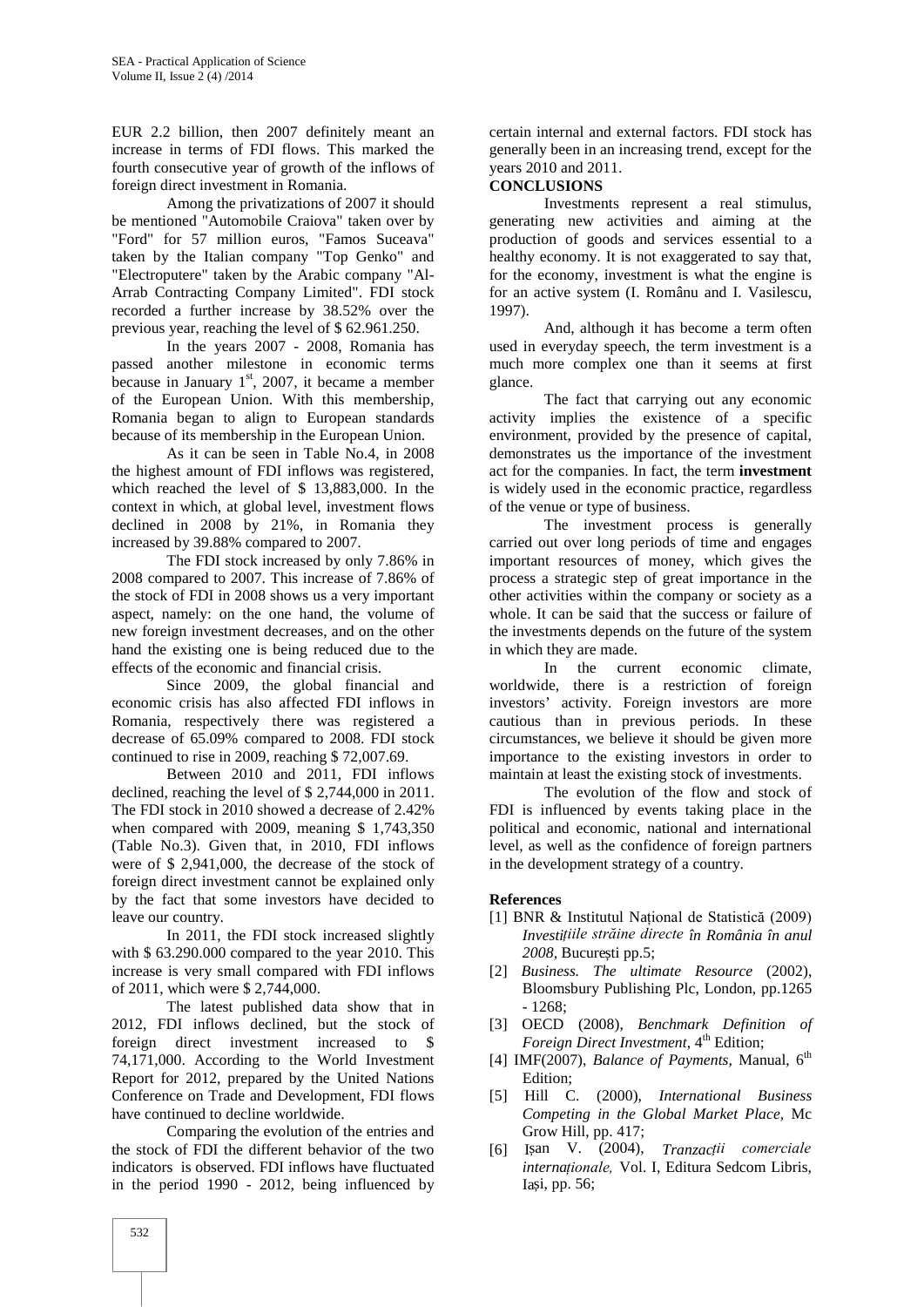- [7] Kogul B., Singh H. (2001), *The effect of national culture on the choise of entry mode,* Journal of International Business Studes, pp. 411 - 432;
- [8] Negrițoiu M. (1996), *Salt înainte. Dezvoltarea și investițiile străine directe,* Editura PRO și Editura Expert, Bucure ti, pp. 53;
- [9] Pfaffermayer M. (2000), *Foreign Outward Investment and Exports in Austrian Manufacturing: Substitutes or Complements?,* Weltwirtscaftliches Archiv. Vol. 132, nr. 3,
- 1996, pp.118;<br>[10] Românu I. i Vasilescu I. (1997), *Managementul investițiilor*, Editura M rg ritar, Bucure ti;
- [11] UNCTAD (2012). *World Investment Report -* Towards a New Generation of Investment Policies;
- [12] UNCTAD (2013). *World Investment Report* Global Value Chains: Investment And Trade For Development;
- [13] Zaiţ D., (2008). *Evaluarea şi gestiunea investițiilor directe*, Ia i, Editura Sedcom Libris, pp. 15.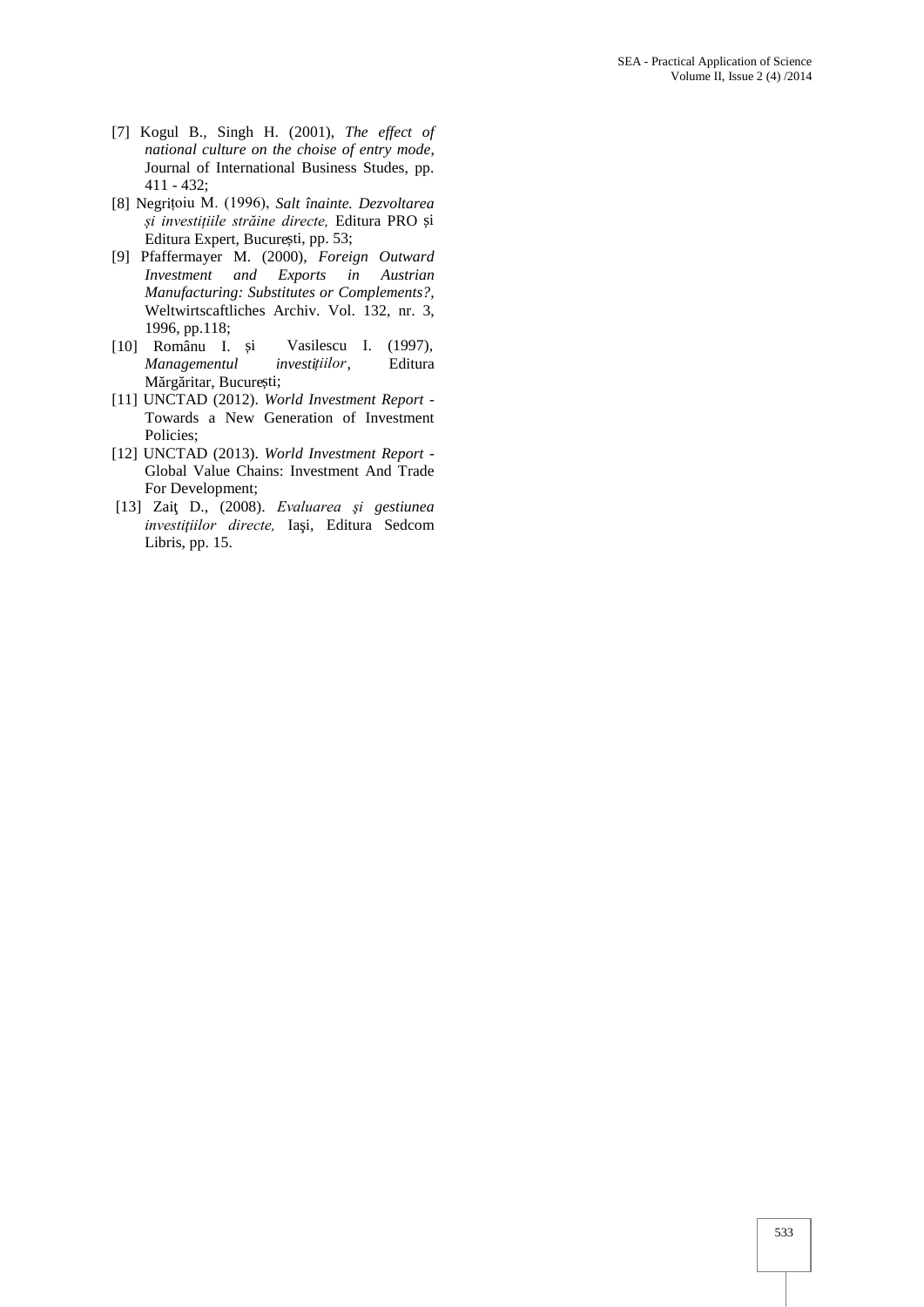# *APPENDICES*

| <b>Indicator</b> / Year       | <b>UM</b> | 1990 | 1991   | 1992   | 1993   | 1994   | 1995   |
|-------------------------------|-----------|------|--------|--------|--------|--------|--------|
| <b>FDI</b> flows              | mil.      | 0.01 | 40,00  | 77,00  | 94.00  | 341,00 | 419,00 |
|                               | dollars   |      |        |        |        |        |        |
| <b>Absolut change in FDI</b>  | mil.      |      | 39,99  | 37,00  | 17,00  | 247,00 | 78,00  |
|                               | dollars   |      |        |        |        |        |        |
| <b>Relative change in FDI</b> | $\%$      |      | 399900 | 92,50  | 22.08  | 262,77 | 22,87  |
| <b>FDI</b> stock              | mil.      | 0.01 | 44,00  | 122,00 | 215,00 | 402,00 | 821,00 |
|                               | dollars   |      |        |        |        |        |        |
| Absolute change of the stock  | mil.      |      | 43,99  | 78.00  | 93.00  | 187,00 | 419.00 |
| of FDI                        | dollars   |      |        |        |        |        |        |
| Relative change of the stock  | $\%$      |      | 439900 | 177.27 | 76.23  | 86,98  | 104,22 |
| of FDI                        |           |      |        |        |        |        |        |

#### Table No. 1 - *Evolution of FDI inflows in Romania, 1990-1995*

*Source*: Processed data from the database of the United Nations Conferences on Trade and Development

#### Table No. 2

*Evolution of FDI inflows in Romania, 1996-2001*

| <b>Indicator / Year</b>       | <b>UM</b> | 1996      | 1997    | 1998    | 1999      | <b>2000</b> | 2001    |
|-------------------------------|-----------|-----------|---------|---------|-----------|-------------|---------|
| <b>FDI</b> flows              | mil.      | 263,00    | 1215,00 | 2031,00 | 1027,00   | 1057,00     | 1158,00 |
|                               | dollars   |           |         |         |           |             |         |
| <b>Absolut change in FDI</b>  | mil.      | $-156.00$ | 952.00  | 816.00  | $-990.00$ | $-4,00$     | 120,00  |
|                               | dollars   |           |         |         |           |             |         |
| <b>Relative change in FDI</b> | $\%$      | $-37.23$  | 361,98  | 67,16   | $-48.75$  | $-0.38$     | 0.12    |
| <b>FDI</b> stock              | mil.      | 1097.20   | 2416.64 | 4527,25 | 5673,98   | 6953,00     | 8339,19 |
|                               | dollars   |           |         |         |           |             |         |
| Absolute change of the stock  | mil.      | 276.20    | 1319.44 | 2110.61 | 1164.73   | 1279.02     | 1386,19 |
| of FDI                        | dollars   |           |         |         |           |             |         |
| Relative change of the stock  | $\%$      | 33,64     | 120,26  | 87,34   | 25,33     | 22,54       | 19,94   |
| of FDI                        |           |           |         |         |           |             |         |

*Source*: Processed data from the database of the United Nations Conferences on Trade and Development

#### Table No. 3

*Evolution of FDI inflows in Romania, 2002-2007*

| <b>Indicator / Year</b>       | <b>UM</b> | 2002      | 2003     | 2004     | 2005     | 2006     | 2007       |
|-------------------------------|-----------|-----------|----------|----------|----------|----------|------------|
| <b>FDI</b> flows              | mil.      | 1144.00   | 1844.00  | 6443.00  | 6482,16  | 11393.43 | 9925.00    |
|                               | dollars   |           |          |          |          |          |            |
| <b>Absolut change in FDI</b>  | mil.      | $-13.00$  | 700.00   | 4599.00  | 39,16    | 4911.27  | $-1468.43$ |
|                               | dollars   |           |          |          |          |          |            |
| <b>Relative change in FDI</b> | $\%$      | $-1.12$   | 61.19    | 249.40   | 0.61     | 75.77    | $-12,89$   |
| <b>FDI</b> stock              | mil.      | 7846,37   | 12202.47 | 20486,00 | 25816,44 | 45452.07 | 62961,25   |
|                               | dollars   |           |          |          |          |          |            |
| Absolute change of the        | mil.      | $-492.82$ | 4356,1   | 8643.53  | 5330.44  | 19635.63 | 17509,18   |
| stock of FDI                  | dollars   |           |          |          |          |          |            |
| Relative change of the        | $\%$      | 0.06      | 55,52    | 67,88    | 26,02    | 76.06    | 58,52      |
| stock of FDI                  |           |           |          |          |          |          |            |

*Source*: Processed data from the database of the United Nations Conferences on Trade and Development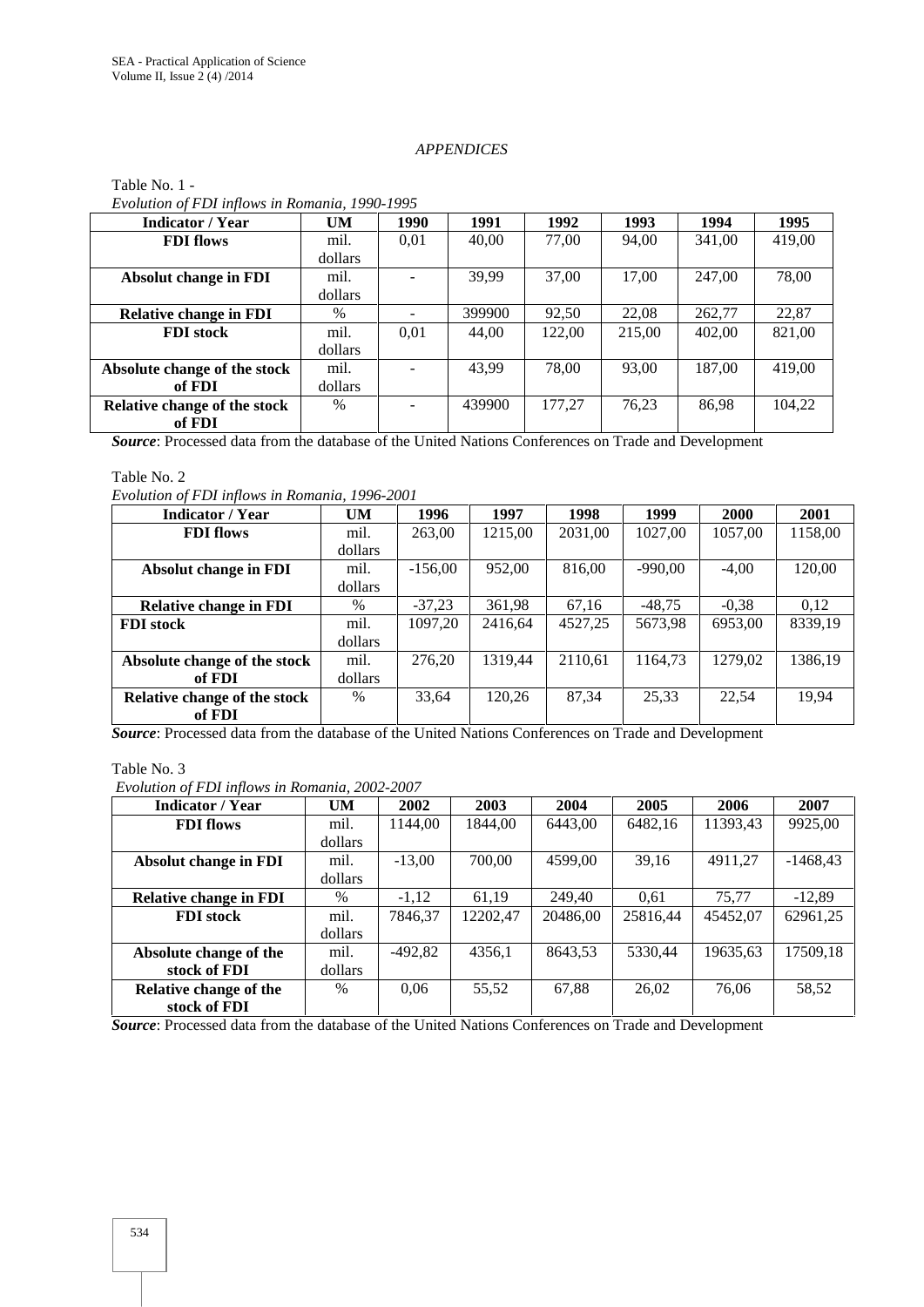| <b>Indicator / Year</b>       | <b>UM</b> | 2008     | 2008       | 2010       | 2011      | 2012     |
|-------------------------------|-----------|----------|------------|------------|-----------|----------|
| <b>FDI</b> flows              | mil.      | 13909,00 | 4844,00    | 2940,00    | 2523,00   | 2242,00  |
|                               | dollars   |          |            |            |           |          |
| <b>Absolut change in FDI</b>  | mil.      | 3958,00  | $-9037,00$ | $-1905,00$ | $-197.00$ | $-281$   |
|                               | dollars   |          |            |            |           |          |
| <b>Relative change in FDI</b> | $\%$      | 39.88    | $-65.09$   | $-39,31$   | $-6,70$   | $-11.14$ |
| <b>FDI</b> stock              | mil.      | 67910.34 | 72007.69   | 70264.34   | 71344.63  | 74171.00 |
|                               | dollars   |          |            |            |           |          |
| Absolute change of the        | mil.      | 4949.09  | 4097,35    | $-1743.35$ | 63,29     | 2826,37  |
| stock of FDI                  | dollars   |          |            |            |           |          |
| Relative change of the        | $\%$      | 7,86     | 6,03       | $-2.42$    | 0.09      | 0.04     |
| stock of FDI                  |           |          |            |            |           |          |

Table No. 4 *Evolution of FDI inflows in Romania, 2008-2012*

*Source*: Processed data from the database of the United Nations Conferences on Trade and Development